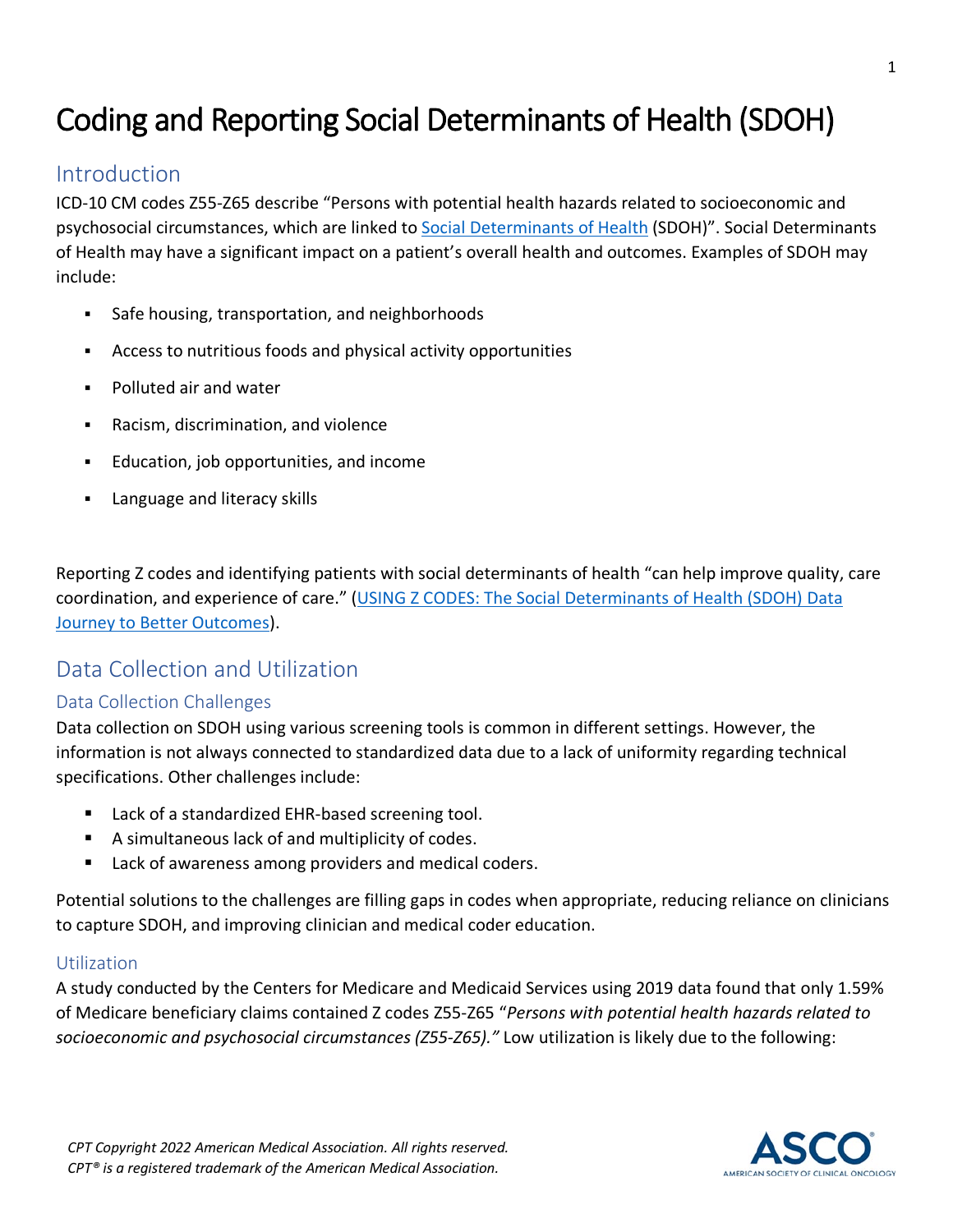- Lack of awareness regarding the codes.
- Difficulty in determining when and how to report the codes.
- Lack of internal processes to incorporate Z codes into the workflow.
- **Confusion as to who can (or should) document SDOH.**
- Lack of explicit financial incentives for their use.

#### **CMS Data Highlight**

No. 24 September 2021

[Utilization of Z Codes for Social Determinants of Health among Medicare Fee-for-Service Beneficiaries, 2019](https://www.cms.gov/files/document/z-codes-data-highlight.pdf)

### Connecting Z Codes with Social Determinants of Health Data

To effectively utilize the Z codes and inform practice initiatives, it will be crucial to have a process in place to connect the Z codes to SDOH data. The CMS resource "Using Z Codes: The Social Determinants of Health (SDOH) Data Journey to [Better Outcomes"](https://www.cms.gov/files/document/zcodes-infographic.pdf) outlines a five-step data collection process:

- 1. **Collect SDOH data-** Any member of a patient's care team can collect SDOH data via health risk assessments, screening tools, person-provider interaction, and self-reporting.
- 2. **Document SDOH data-** Record data in a patient's paper or electronic health record.
- 3. **Map SDOH data to Z codes-** Appropriate codes should be assigned based on the data in the patient's health record. Z codes and guidelines can be found in the ICD-10 CM codebook.
- 4. **Use SDOH Z code data** Analyze the data to identify risk factors and needs to improve quality, care coordination, and care experience.
- 5. **Report SDOH Z code data findings-** Data may be added to key reports and shared with social service organizations, providers, health plans to identify unmet needs of a population. A ["Disparities Impact Statement"](https://www.cms.gov/About-CMS/Agency-Information/OMH/Downloads/Disparities-Impact-Statement-508-rev102018.pdf)  may be used to identify opportunities for advancing health equity with the aim of:
	- **Identifying** health disparities, priority populations, and needs.
	- **Phinumi Defining** goals and targets.
	- **Establishing** a health equity strategy.
	- **Monitoring** and evaluating progress.

Addressing these codes is not a linear process. Instead, the process is an ongoing, circular flow of information from patient to provider to organizations and individuals tasked with meeting the needs of a growing population and back to provider. Processes will require periodic evaluation to ensure the needs of the patient continue to be met.

2

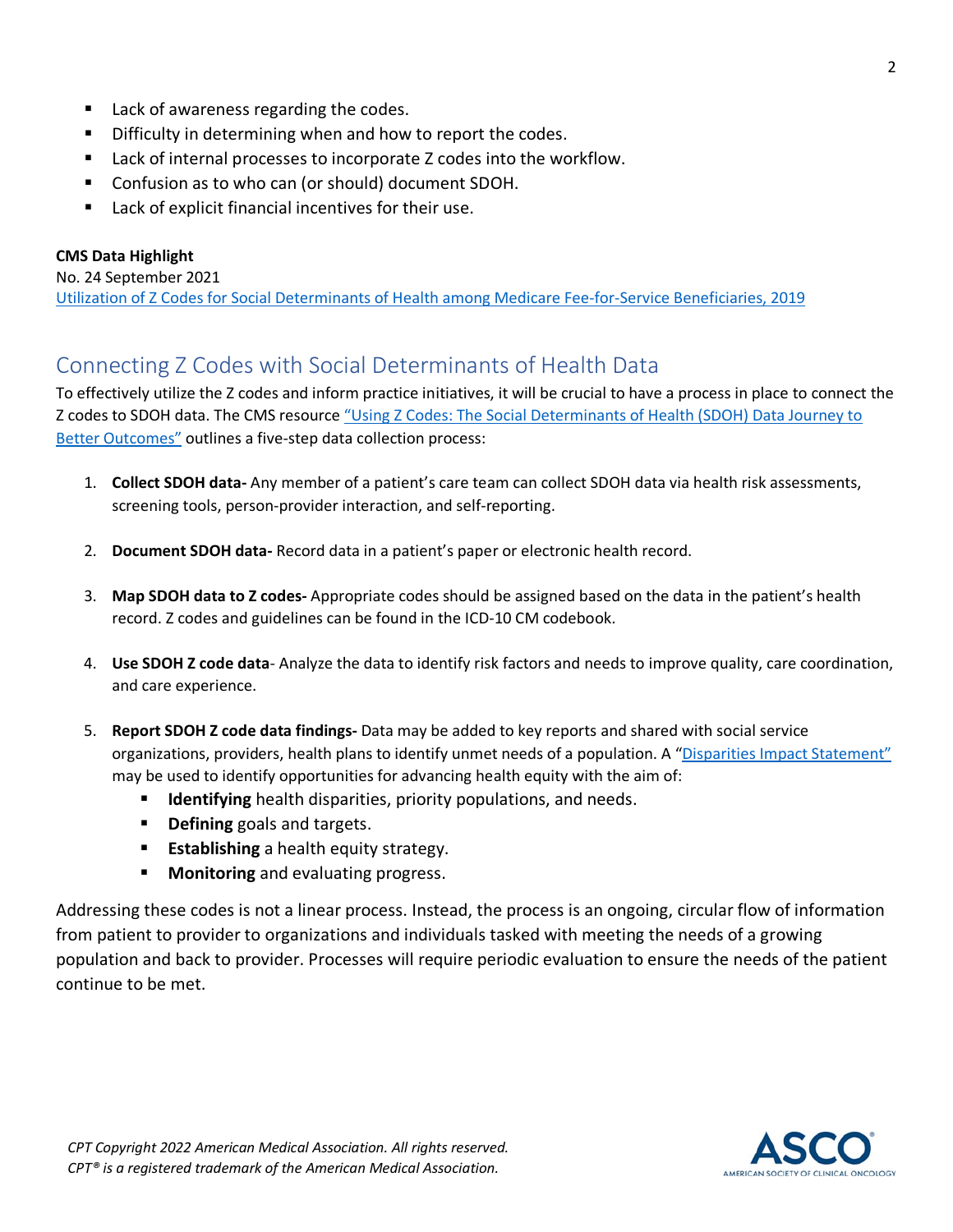## Coding and Reporting Guidance

### ICD-10 CM Z Codes

If a patient is identified as having SDOH, the information needs to be connected to a Z code. The Z codes in "Persons with potential health hazards related to socioeconomic and psychosocial circumstances" (Z55-Z65) describe the following:

- Z55- Problems related to education and literacy
- Z56- Problems related to employment and unemployment
- Z57- Occupational exposure to risk factors
- Z58- Problems related to physical environment
- Z59- Problems related to housing and economic circumstances
- Z60- Problems related to social environment
- Z62- Problems related to upbringing
- Z63- Other problems related to primary support group, including family circumstances
- Z64- Problems related to certain psychosocial circumstances
- Z65- Problems related to other psychosocial circumstances

Under each heading are subcodes to further describe the patient's SDOH, therefore it is important to code to the highest level of specificity.

#### Code Identification and Selection

*Example: A 50-year-old woman with breast cancer is currently receiving chemotherapy and experiencing serious side effects. The patient is also caring for her 80-year-old father with dementia, who lives with her. The patient is experiencing a significant amount of stress regarding her father's care while undergoing treatment.*

- 1. Since the patient indicated the source of her stress is related to the care of her father, see "problems" in the index of the ICD-10/CM which lists "care of sick or handicapped person in family or household (Z63.6).
- 2. Go to chapter 21 in the ICD-10 CM manual- "Factors influencing health status and contact with health services (Z00-Z99)."
- 3. The codes related to SDOH can be found in "Persons with potential health hazards related to socioeconomic and psychosocial circumstances" (Z55-Z65).
- 4. Under Z63, it is verified that in this circumstance the most specific code that is appropriate would be "**Z63.6 Dependent relative needing care at home."**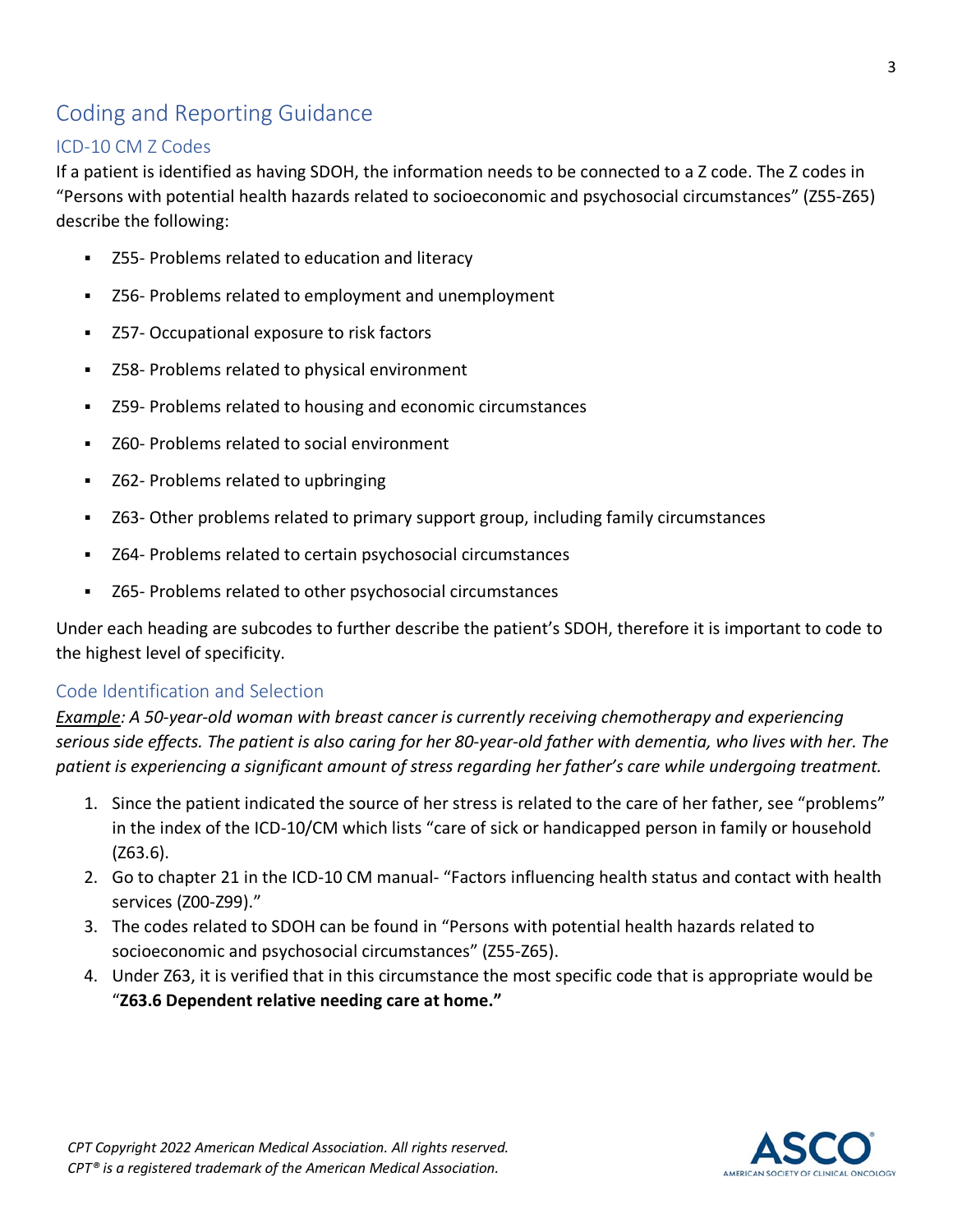### Reporting Guidelines

- Z55-Z65 identify issues related to a patient's socioeconomic situation and are not procedural in nature. Therefore, they must always be accompanied by a procedure or service code like CPT®, HCPCS, ICD-10 CM.
- The codes should only be reported as secondary diagnoses.
- As noted earlier, physicians are not the only ones who can document and report SDOH data. This can also be performed by a case manager, social worker, discharge planner, clinical staff, or by the patient themselves.
- Code assignment may be based on medical record documentation from other clinicians involved in the patient's care who are not the patient's provider.

### Connecting SDOH to Z Codes

Assigning the appropriate Z code to the patient's SDOH can be challenging. A screening tool that corresponds to "Persons with potential health hazards related to socioeconomic and psychosocial circumstances" will make the process easier. However, it should be noted some of the Z codes are ambiguous, not a one-to-one match, or may not exist for a particular SDOH.

#### Steps for Code Selection

- 1. The patient indicates in the screening tool they are experiencing significant stress regarding medical expenses (they do not currently have insurance) and covering rent. They are also currently unemployed.
- 2. In the index of the ICD-10/CM manual, you would look up "problems" and find "finance" (Z59.9), "housing" (Z59.9), and "employment – unemployed" (Z56.0) which closely match the SDOH factors identified in the screening tool.
- 3. Go to chapter 21 in the ICD-10 CM manual and then "Persons with potential health hazards related to socioeconomic and psychosocial circumstances" (Z55-Z65).
- 4. Under the headings Z59- "Problems related to housing and economic circumstances" and Z56- "Problems related to employment and unemployment" select the codes with the highest specificity that most closely describe the patient's indicated SDOH.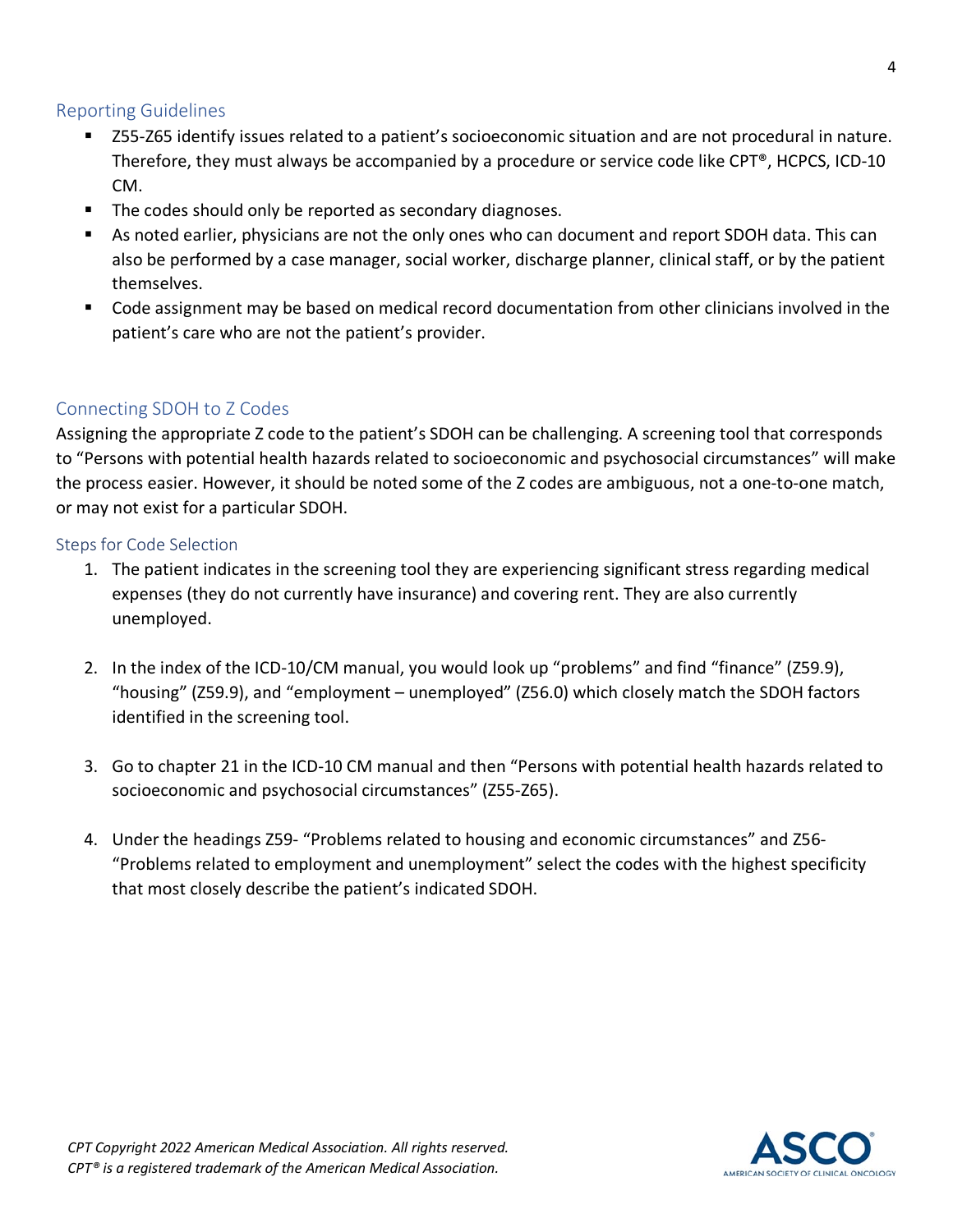| <b>Social Determinants of Health</b>       | <b>ICD-10 CM Z Codes</b>                                |
|--------------------------------------------|---------------------------------------------------------|
| Healthcare coverage- no insurance          | Z59.7 Insufficient social insurance and welfare support |
| Housing-behind on rent, threat of eviction | Z59.81 Housing instability, housed                      |
| Work-unemployed                            | Z56.0 Unemployment, unspecified                         |

# **Reminder!**

- Code to the highest level of specificity
- **Include other relevant diagnoses in the claim and medical record**
- $\blacksquare$  Z codes must be accompanied by a procedure or service code (CPT<sup>®</sup>, HCPCS, ICD-10 PCS)

### Connecting Z Codes and CPT® Codes

There are certain CPT codes that may be used to account for the work of addressing patient SDOH such as evaluation and management services, chronic and principal care management services, and transitional care management services.

### Office and Outpatient Evaluation and Management (E/M) Services

Office and outpatient E/M services account for the work of evaluating, assessing, and managing a new or established patient. As of 2021, the codes are selected either based on time or MDM (Medical Decision Making).

In the new MDM, it is specifically noted that SDOH can have a significant impact to diagnosis or treatment which may present a moderate risk of morbidity from additional diagnostic testing or treatment. To support the level of MDM for a patient with SDOH, it will be important to include the appropriate Z code in addition to any other relevant diagnosis codes.

The other factor for selection is based on time. The definition of time now includes both face to face *and* nonface to face activities such as referring and communicating with other health care providers and care coordination, which could potentially be related to SDOH.

Prolonged E/M services may be reported to account for additional work and time involved with patient care when required criteria is met.

#### Care Management Services

Care management services include chronic care, complex chronic care, and principal care management services. These services describe the management and support for patients with a single high-risk condition or multiple conditions. Care management services are encouraged for use to address SDOH, as it may be considered part of the care plan, coordination of care, and communication with home and community based clinical service providers.

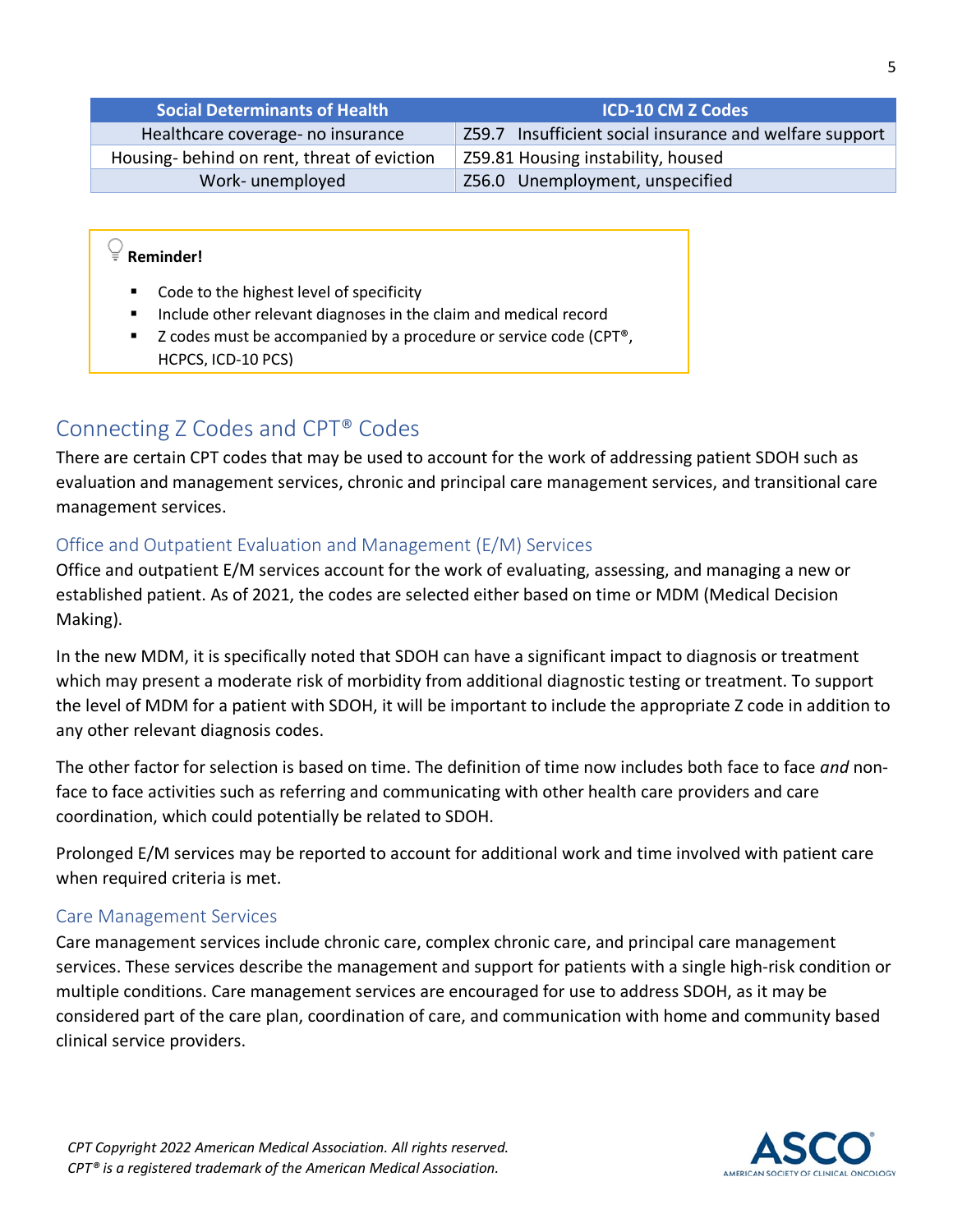### Transitional Care Management Services

Transitional Care Management services describe the work of managing patients who are being transitioned or discharged from a hospital/facility to a home or community setting. This is often a time when patients are most vulnerable and need the most care, especially when SDOH are involved. The Z code will indicate if the patient needs special attention to psychosocial needs and activities of daily living. Like the other care management services, this may involve coordination of care with community service agencies, follow ups, and referrals.

#### CPT® Code Comparison

| <b>Evaluation and Management</b><br><b>Services</b>            | <b>Care Management Services</b>                                                                                                   | <b>Transitional Care Management</b><br><b>Services</b>         |
|----------------------------------------------------------------|-----------------------------------------------------------------------------------------------------------------------------------|----------------------------------------------------------------|
| May be reported based on time or<br>medical decision making.   | <b>Time based CPT codes.</b>                                                                                                      | <b>Time based CPT codes.</b>                                   |
| Date of service activities only.                               | Accounts for time over a <b>calendar</b><br>month (not date of service).                                                          | Accounts for time over 29 days.                                |
| Time includes face to face and non<br>face to face activities. | Time includes face to face and non<br>face to face activities.                                                                    | Time includes face to face and non<br>face to face activities. |
|                                                                | May only be reported by <b>one</b><br>provider per beneficiary per<br>calendar month (exception may be<br>made for PCM services). | May only be reported by one<br>provider per beneficiary.       |

*Example: Patient indicates to the nurse that they are experiencing issues in their relationship with their spouse. Since their last clinic visit, the patient and the spouse have become temporarily estranged. The patient is having trouble caring for themself because their spouse was also their caregiver. The physician spends 30 minutes evaluating the patient's current health status and coordinating care once it was determined that the patient could benefit from home health visits.* 

Z63.5 Disruption of family by separation or divorce would be appropriate to report in this situation, as the description in Chapter 21 includes marital estrangement. You could also include Z63.8 Other specified problems to primary support group, as the patient has inadequate family support.

The codes would be reported in addition to any applicable primary clinical ICD-10 CM codes to be reported with the 99214 Evaluation and Management of established patient assigned as based on the documented total time spent evaluating the patient and coordination of care.

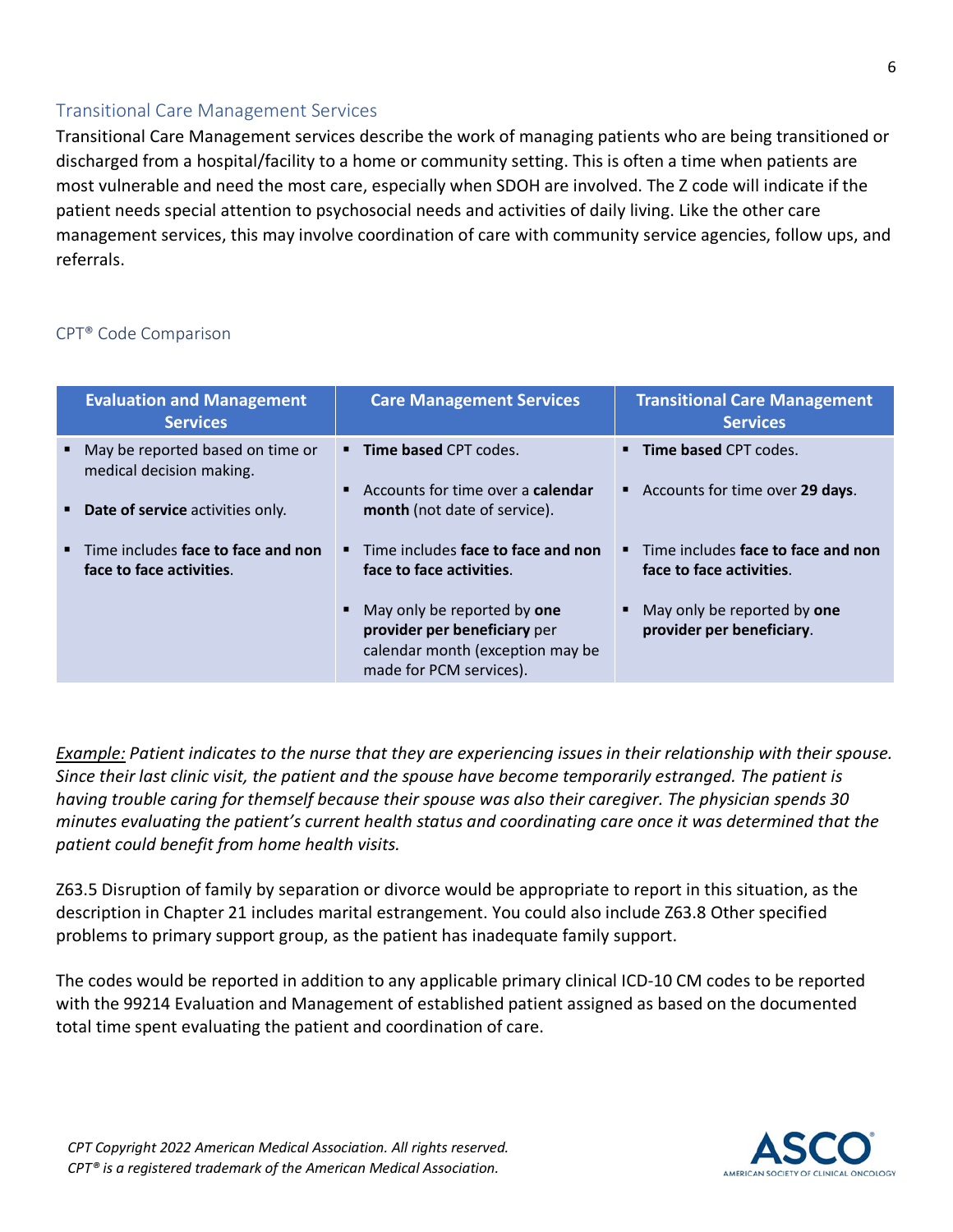### Resources

### American Society of Clinical Oncology [Health Equity](https://www.asco.org/news-initiatives/current-initiatives/health-equity)

ASCO has developed a wide range of resources to help its members and the larger cancer community better understand and address health equity issues in cancer research and care.

### Centers for Medicare and Medicaid Services [Equity Initiatives](https://www.cms.gov/About-CMS/Agency-Information/OMH/equity-initiatives)

The CMS Office of Minority Health has designed several initiatives to eliminate disparities in health care quality and access, so that all CMS beneficiaries can achieve their highest level of health.

[Utilization of Z Codes for Social Determinants of Health among Medicare Fee-for-Service Beneficiaries, 2019](https://www.cms.gov/files/document/z-codes-data-highlight.pdf)  Provides an update to the past-published data highlight focused on Z code claims for Medicare fee-for-service (FFS) beneficiaries in 2017 (Mathew, Hodge, & Khau, 2020)

#### [CMS Disparities Impact Statement](https://www.cms.gov/About-CMS/Agency-Information/OMH/Downloads/Disparities-Impact-Statement-508-rev102018.pdf)

All health care stakeholders can use this tool to achieve health equity for racial and ethnic minorities, people with disabilities, sexual and gender minorities, individuals with limited English proficiency, and rural populations.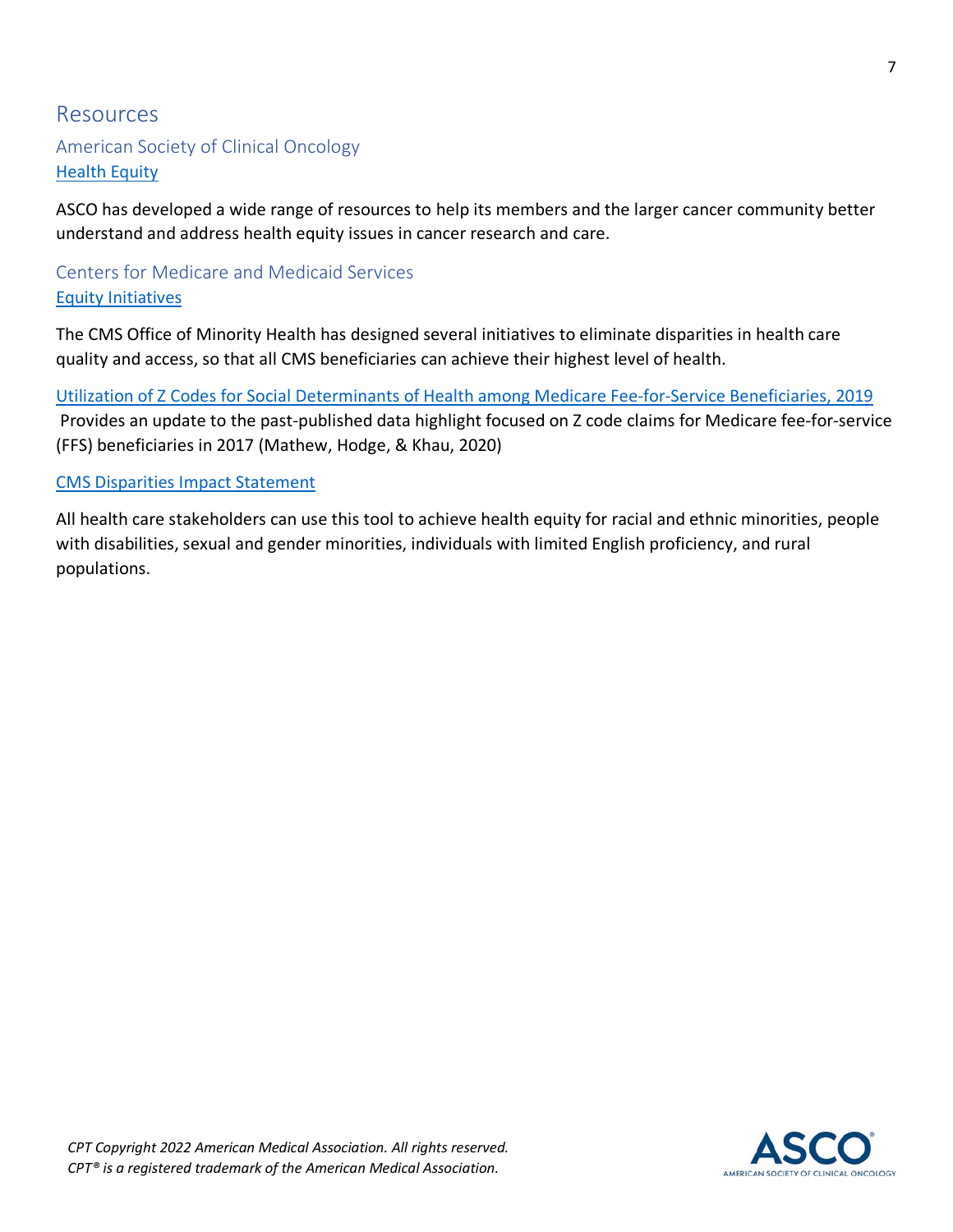# Appendix

### Chapter 21- Factors Influencing Health Status and Contact with Health Services

Persons with potential health hazards related to socioeconomic and psychosocial circumstances (Z55- Z65)

### Source: [2022 ICD-10 CM](https://www.cms.gov/medicare/icd-10/2022-icd-10-cm)

| <b>Heading</b>                         | <b>Sub-headings</b>                                                       |
|----------------------------------------|---------------------------------------------------------------------------|
| Z55- Problems related to education and | Z55.0 Illiteracy and low-level literacy                                   |
| literacy                               | Z55.1 Schooling unavailable and unattainable                              |
|                                        | Z55.2 Failed school examinations Z55.3 Underachievement in school         |
|                                        | Z55.4 Educational maladjustment and discord with teachers and classmates  |
|                                        | Z55.5 Less than a high school diploma                                     |
|                                        | Z55.8 Other problems related to education and literacy                    |
| Z56- Problems related to employment    | Z56.0 Unemployment, unspecified                                           |
| and unemployment                       | Z56.1 Change of job Z56.2 Threat of job loss                              |
|                                        | Z56.3 Stressful work schedule                                             |
|                                        | Z56.4 Discord with boss and workmates                                     |
|                                        | Z56.5 Uncongenial work environment                                        |
|                                        | Z56.6 Other physical and mental strain related to work                    |
|                                        | Z56.8 Other problems related to employment                                |
|                                        | Z56.81 Sexual harassment on the job                                       |
|                                        | Z56.82 Military deployment status                                         |
|                                        | Z56.89 Other problems related to employment                               |
|                                        | Z56.9 Unspecified problems related to employment                          |
| Z57- Occupational exposure to risk     | Z57.0 Occupational exposure to noise                                      |
| factors                                | Z57.1 Occupational exposure to radiation                                  |
|                                        | Z57.2 Occupational exposure to dust                                       |
|                                        | Z57.3 Occupational exposure to other air contaminants                     |
|                                        | Z57.31 Occupational exposure to environmental tobacco smoke               |
|                                        | Z57.39 Occupational exposure to other air contaminants                    |
|                                        | Z57.4 Occupational exposure to toxic agents in agriculture                |
|                                        | Occupational exposure to solids, liquids, gases, or vapors in agriculture |
|                                        | Z57.5 Occupational exposure to toxic agents in other industries           |
|                                        | Z57.6 Occupational exposure to extreme temperature                        |
|                                        | Z57.7 Occupational exposure to vibration                                  |
|                                        | Z57.8 Occupational exposure to other risk factors                         |
|                                        | Z57.9 Occupational exposure to unspecified risk factor                    |
| Z58- Problems related to physical      | Z58.6 Inadequate drinking-water supply                                    |
| environment                            |                                                                           |
| Z59- Problems related to housing and   | Z59.0 Homelessness                                                        |
| economic circumstances                 | Z59.00 Homelessness unspecified                                           |
|                                        | Z59.01 Sheltered homelessness                                             |
|                                        | Z59.02 Unsheltered homelessness                                           |
|                                        | Z59.1 Inadequate housing Lack of heating Restriction of space             |
|                                        | Z59.2 Discord with neighbors, lodgers, and landlord                       |
|                                        | Z59.3 Problems related to living in residential institution               |
|                                        | Z59.4 Lack of adequate food                                               |

*CPT Copyright 2022 American Medical Association. All rights reserved. CPT® is a registered trademark of the American Medical Association.*

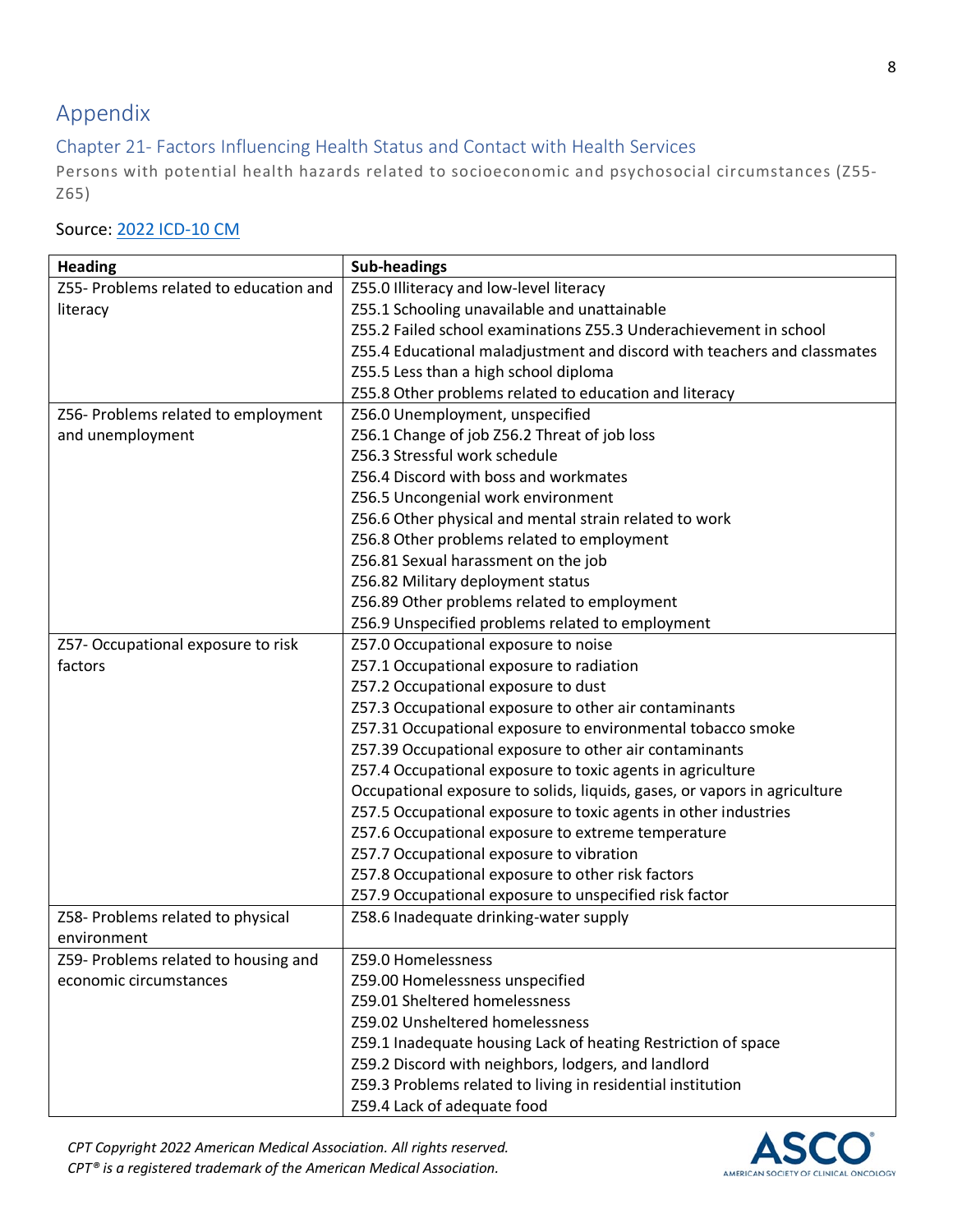| <b>Heading</b>                         | <b>Sub-headings</b>                                                          |
|----------------------------------------|------------------------------------------------------------------------------|
|                                        | Z59.41 Food insecurity                                                       |
|                                        | Z59.48 Other specified lack of adequate food                                 |
|                                        | Z59.5 Extreme poverty                                                        |
|                                        | Z59.6 Low income                                                             |
|                                        | Z59.7 Insufficient social insurance and welfare support                      |
|                                        | Z59.8 Other problems related to housing and economic circumstances           |
|                                        | Z59.81 Housing instability, housed                                           |
|                                        | Z59.811 Housing instability, housed, with risk of homelessness               |
|                                        | Z59.812 Housing instability, housed, homelessness in past 12 months          |
|                                        | Z59.819 Housing instability, housed unspecified                              |
|                                        | Z59.89 Other problems related to housing and economic circumstances          |
|                                        | Z59.9 Problem related to housing and economic circumstances, unspecified     |
| Z60- Problems related to social        | Z60.0 Problems of adjustment to life-cycle transitions                       |
| environment                            | Z60.2 Problems related to living alone                                       |
|                                        | Z60.3 Acculturation difficulty                                               |
|                                        | Z60.4 Social exclusion and rejection                                         |
|                                        | Z60.5 Target of (perceived) adverse discrimination and persecution           |
|                                        | Z60.8 Other problems related to social environment                           |
|                                        | Z60.9 Problem related to social environment, unspecified                     |
| Z62- Problems related to upbringing    | Z62.0 Inadequate parental supervision and control                            |
|                                        | Z62.1 Parental overprotection                                                |
|                                        | Z62.2 Upbringing away from parents                                           |
|                                        | Z62.21 Child in welfare custody                                              |
|                                        | Z62.22 Institutional upbringing                                              |
|                                        | Z62.29 Other upbringing away from parents                                    |
|                                        | Z62.3 Hostility towards and scapegoating of child                            |
|                                        | Z62.6 Inappropriate (excessive) parental pressure                            |
|                                        | Z62.8 Other specified problems related to upbringing                         |
|                                        | Z62.81 Personal history of abuse in childhood                                |
|                                        | Z62.810 Personal history of physical and sexual abuse in childhood           |
|                                        | Z62.811 Personal history of psychological abuse in childhood                 |
|                                        | Z62.812 Personal history of neglect in childhood                             |
|                                        | Z62.813 Personal history of forced labor or sexual exploitation in childhood |
|                                        | Z62.819 Personal history of unspecified abuse in childhood                   |
|                                        | Z62.82 Parent-child conflict                                                 |
|                                        | Z62.820 Parent-biological child conflict                                     |
|                                        | Z62.89 Other specified problems related to upbringing                        |
|                                        | Z62.890 Parent-child estrangement NEC                                        |
|                                        | Z62.891 Sibling rivalry                                                      |
|                                        | Z62.898 Other specified problems related to upbringing                       |
|                                        | Z62.9 Problem related to upbringing, unspecified                             |
| Z63- Other problems related to primary | Z63.0 Problems in relationship with spouse or partner                        |
| support group, including family        | Z63.1 Problems in relationship with in-laws                                  |
| circumstances                          | Z63.3 Absence of family member                                               |
|                                        | Z63.31 Absence of family member due to military deployment                   |
|                                        | Z63.32 Other absence of family member                                        |
|                                        | Z63.4 Disappearance and death of family member Assumed death of family       |
|                                        | member Bereavement                                                           |